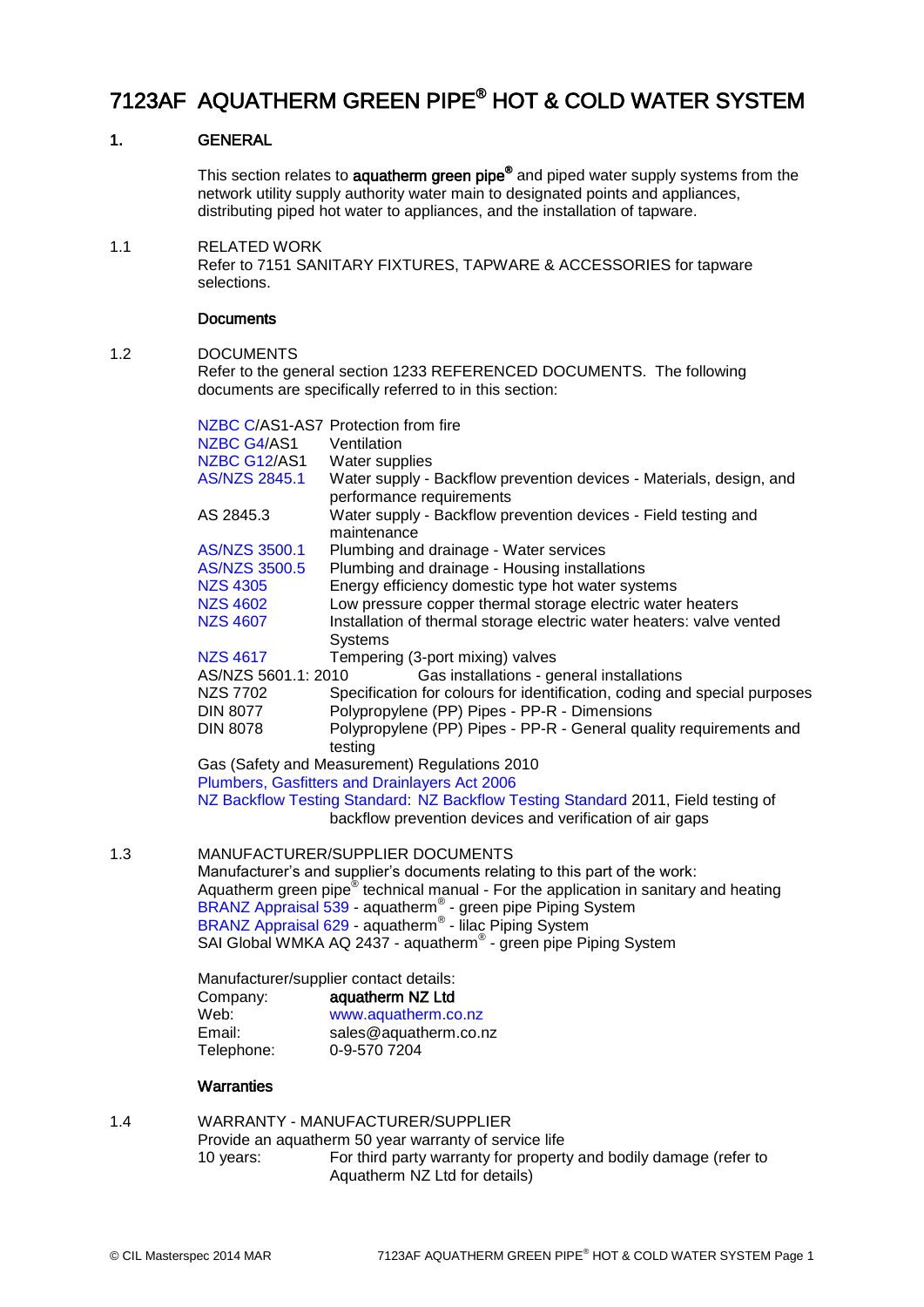- Provide this warranty on the manufacturer/supplier standard form.
- Commence the warranty from the date of completion of system testing.

Refer to the general section 1237 WARRANTIES for additional requirements.

1.5 WARRANTY - INSTALLER

Provide an installer warranty: 2 years: For work under normal environment and use conditions and failure of execution.

- Provide this warranty on the installer's standard form.
- Commence the warranty from the date of practical completion of the contract works.

Refer to the general section 1237 WARRANTIES for additional requirements.

#### Requirements

- 1.6 NO SUBSTITUTIONS Substitutions are not permitted to any specified aquatherm green pipe $^{\circ}$  or associated products, components or accessories.
- 1.7 QUALIFICATIONS

Plumbers to be certified aquatherm<sup>®</sup>installers, familiar with the materials and the techniques specified. Carry out all work under the direct supervision of a certifying plumber under the [Plumbers, Gasfitters and Drainlayers Act 2006.](http://www.masterspec.co.nz/redirect.aspx?pl=1207)

1.8 INFORMATION FOR MAINTENANCE MANUAL Supply maintenance manual information to requirements set out in the 1239 OPERATION & MAINTENANCE section.

#### **Performance**

### 1.9 DURABILITY

aquatherm green pipe<sup>®</sup> meets the 50 year durability requirements of [NZBC B2/](http://www.masterspec.co.nz/redirect.aspx?pl=223)AS1 for pipes cast into concrete to Aquatherm requirements.

1.10 TESTING

Confirm the timing before carrying out any tests. Supply potable water and the apparatus needed. Ensure that any connected tapware is isolated before commencing testing. Test to **aquatherm<sup>®</sup>** testing procedures as applicable. Provide completed test records in the aquatherm® New Zealand Products Catalogue standard form.

1.11 GAS CERTIFICATE OF COMPLIANCE Provide a Certificate of Compliance (CoC) as required by the Gas (Safety and Measurement) Regulations 2010 to the owner, and when required provide a copy to the energy supplier before connection.

### 1.12 GAS SAFETY CERTIFICATION Provide a Gas Safety Certificate (GSC) as required by the Gas (Safety and Measurement) Regulations 2010 and provide a copy to the owner and when required the BCA. To be provided at completion of the work, prior to Practical Completion.

1.13 GAS APPLIANCE COMPLIANCE Supplier to provide Supplier Declaration of Compliance (SDoC) in accordance with the requirements of the Gas (Safety and Measurement) Regulations 2010.

### 2. PRODUCTS

### **Materials**

2.1 AQUATHERM GREEN PIPE POLYPROPYLENE PP-R 80 WATER PIPE aquatherm green pipe $^{\circledast}$  to DIN 8077 and DIN 8078 complete with fusion welded fittings and accessories brand-matched.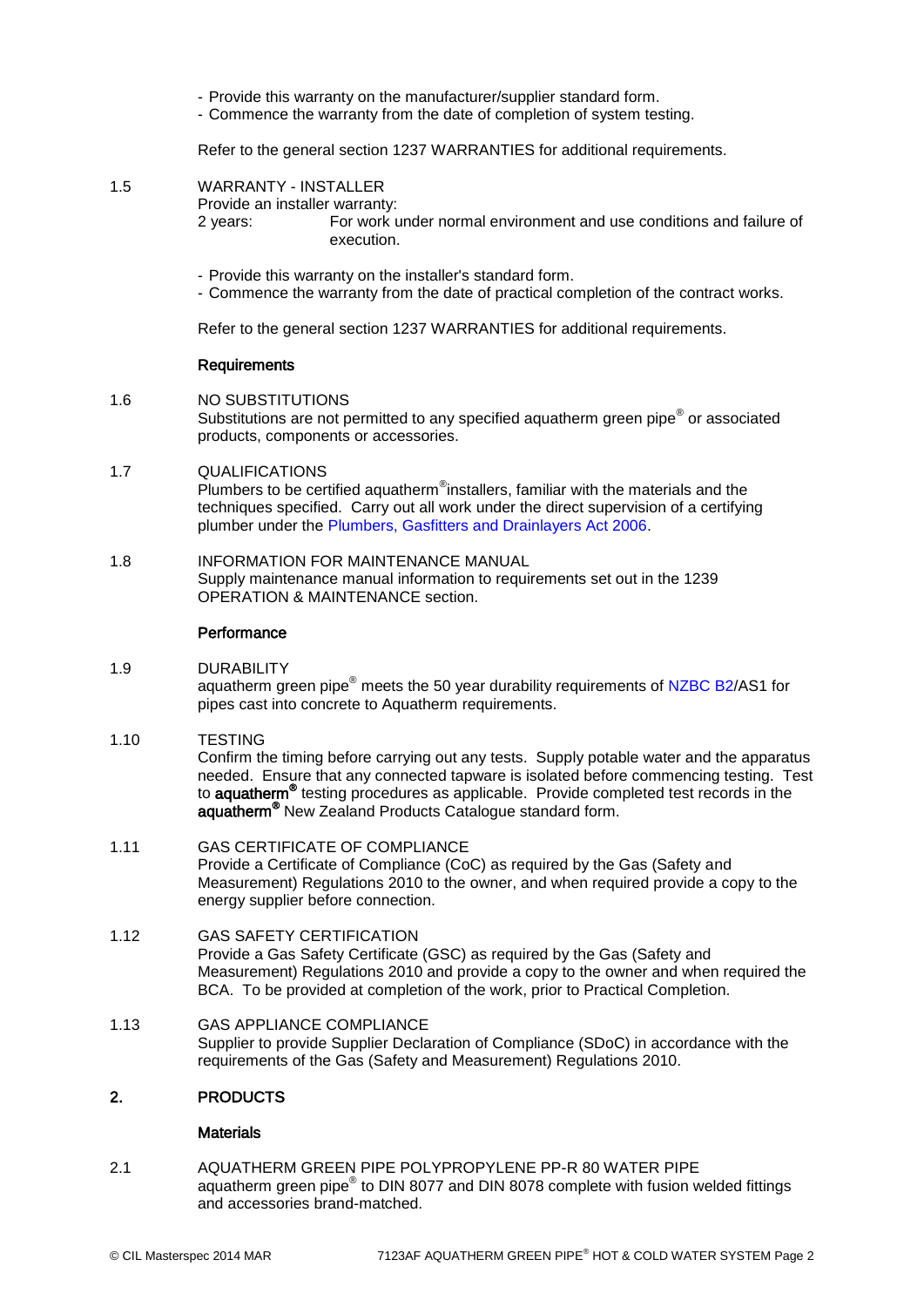- 2.2 AQUATHERM LILAC PIPE RECYCLED / RECLAIMED WATER PIPE aquatherm lilac pipe $^{\circledast}$  to DIN 8077 and DIN 8078 complete with fusion welded fittings and accessories brand-matched. Manufactured to SDR11 in PP-R. To NZS 7702 for identification and colour coding for non drinking water. To AS 3500.1.9 non - drinking water services.
- 2.3 WATER METER To the requirements of the network utility operator and building operator.
- 2.4 VALVES Pressure reducing or limiting valve, filter, non-return valve, cold water expansion valve, pressure relief valve, pressure relief valve and isolating valves to [NZBC G12/](http://www.masterspec.co.nz/redirect.aspx?pl=254)AS1.
- 2.5 TEMPERING VALVE Tempering valve to [NZS 4617](http://www.masterspec.co.nz/redirect.aspx?pl=525) to [NZBC G12/](http://www.masterspec.co.nz/redirect.aspx?pl=254)AS1.
- 2.6 BACKFLOW PREVENTION DEVICES Provide backflow prevention devices to [AS/NZS 2845.1](http://www.masterspec.co.nz/redirect.aspx?pl=553) where it is possible for water or contaminants to backflow into potable water supply. Refer to [NZBC G12/](http://www.masterspec.co.nz/redirect.aspx?pl=254)AS1, 3.4 Backflow protection, and [NZBC G12/](http://www.masterspec.co.nz/redirect.aspx?pl=254)AS1, table 2, Selection of Backflow Prevention.
- 2.7 HEADER TANKS Pre-formed black polyethylene or stainless steel tank, complete with access opening and lid and overflow tray.
- 2.8 INSULATION Pre-formed pipe sections complete with bends and fittings, with fixing tape to the manufacturer's requirements.

### Materials - Hot water heating appliances

- 2.9 ELECTRIC HOT WATER CYLINDER, MAINS PRESSURE To [NZS 4305,](http://www.masterspec.co.nz/redirect.aspx?pl=331) ceramic-coated steel thermal storage cylinder, insulated and complete with required fittings.
- 2.10 ELECTRIC HOT WATER CYLINDER, LOW PRESSURE To [NZS 4305](http://www.masterspec.co.nz/redirect.aspx?pl=331) and [NZS 4602,](http://www.masterspec.co.nz/redirect.aspx?pl=448) copper thermal storage cylinder, insulated and complete with pressure reducing valve and required fittings.
- 2.11 ELECTRIC HOT WATER CYLINDER, UNDER SINK, LOW PRESSURE To [NZS 4305](http://www.masterspec.co.nz/redirect.aspx?pl=331) and [NZS 4602,](http://www.masterspec.co.nz/redirect.aspx?pl=448) copper thermal storage cylinder, insulated and complete with required fittings.
- 2.12 ELECTRIC BOILING CYLINDER, WALL MOUNTED To [NZS 4305,](http://www.masterspec.co.nz/redirect.aspx?pl=331) wall-mounted boiling water heater in pre-finished cabinet, complete with tap draw off.
- 2.13 GAS HOT WATER HEATER, STORAGE TYPE Insulated cylinder to [NZS 4305](http://www.masterspec.co.nz/redirect.aspx?pl=331) with an integral gas burner and flue.
- 2.14 GAS HOT WATER HEATER, CONTINUOUS FLOW TYPE Continuous flow unit with an integral gas burner and flue to [NZS 4305.](http://www.masterspec.co.nz/redirect.aspx?pl=331)

### **Components**

- 2.15 PIPE CLAMPS aquatherm® proprietary pipe clamps and clips.
- 2.16 VALVES aquatherm $^{\circledR}$  proprietary valves and ball cocks as selected and required.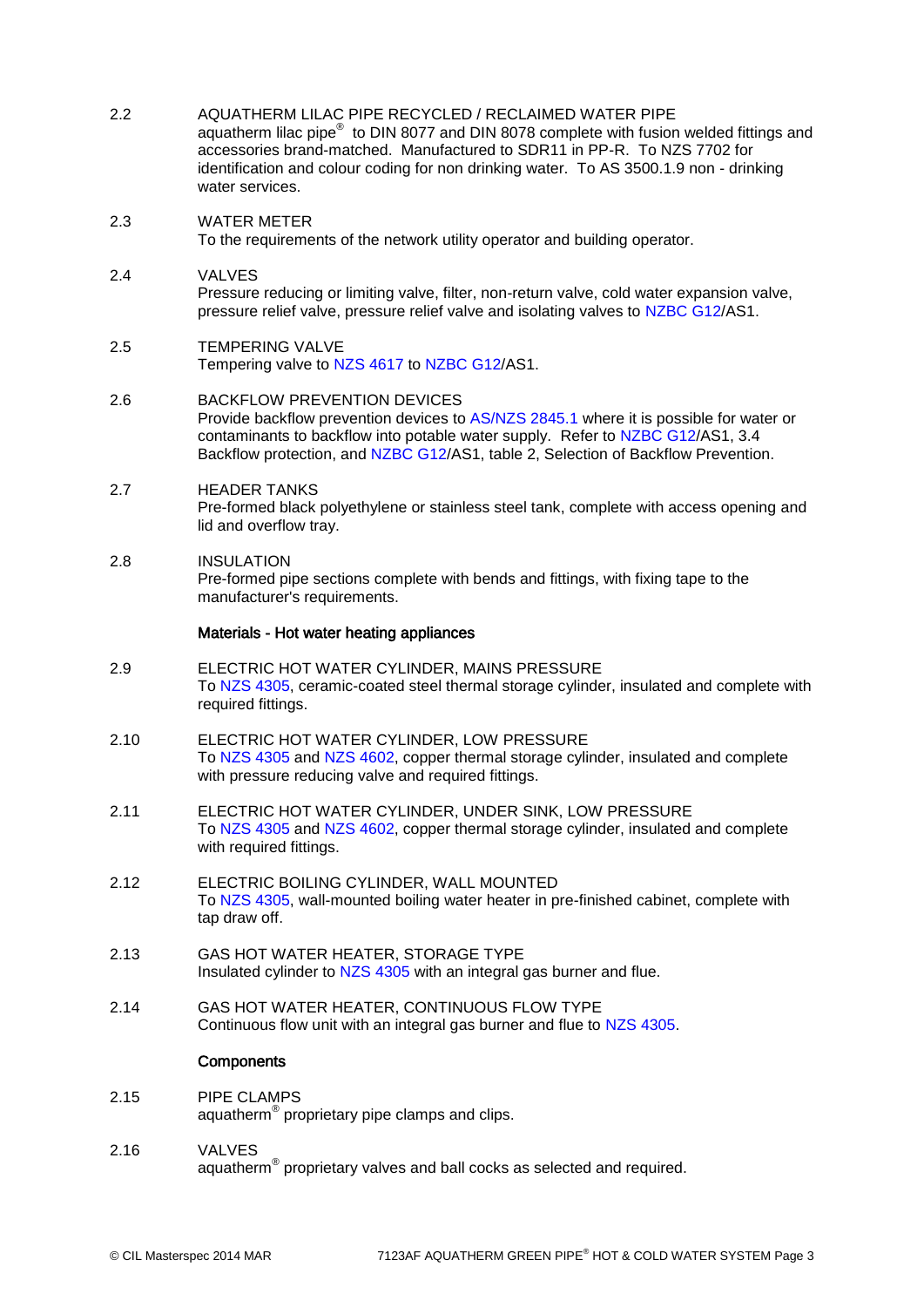# 3. EXECUTION

### **Conditions**

# 3.1 HANDLE AND STORE

Handle and store pipes, fittings and accessories to avoid damage. Store on site, under cover, out of direct sunlight, on a clean level area, stacked to eliminate movement and away from work in progress to aquatherm green pipe® technical manual, section 4 Installation principles.

# 3.2 CORE HOLES AND SLEEVES

Review location and fit core holes and sleeves as needed throughout the structure in conjunction with the boxing, reinforcing and placing of concrete. Strip core holes and make good after installation of pipework.

# 3.3 FASTENING TECHNIQUE

Fix pipework using aquatherm® proprietary pipe brackets, spacing to aquatherm green pipe® Pipe Systems technical manual, section 4 Installation principles. Ensure brackets are set out as fixed or sliding points aquatherm green pipe® Pipe Systems technical manual, section 4 Installation principles.

3.4 CONCEAL Conceal pipework within the fabric of the building unless detailed otherwise. Satin finish chrome plate exposed work, complete with matching ferrule at the surface penetration.

# 3.5 IN CONCRETE INSTALLATION

Install directly in concrete to aquatherm green pipe® pipe installation procedures.

3.6 IN GROUND INSTALLATION Install to [AS/NZS 3500.5.](http://www.masterspec.co.nz/redirect.aspx?pl=928) 2.13.4 Under concrete slabs.

# 3.7 THERMAL MOVEMENT

Accommodate movement in pipes resulting from temperature change by the layout of the pipe runs, by expansion joints and by sleeving through penetrations. Install pipework to aquatherm green pipe® Pipe systems technical manual, section 4 Installation principles.

# 3.8 PIPE SIZE

Flow rates to each outlet to be no less than those given in [NZBC G12/](http://www.masterspec.co.nz/redirect.aspx?pl=254)AS1, table 3, Acceptable flow rates to sanitary fixtures, with pipe size as determined in [NZBC](http://www.masterspec.co.nz/redirect.aspx?pl=254)  [G12/](http://www.masterspec.co.nz/redirect.aspx?pl=254)AS1, table 4, Tempering valve and nominal pipe diameters and the aquatherm green pipe® Pipe Systems technical manual.

### Application - jointing

- 3.9 AQUATHERM GREEN PIPE POLYPROPYLENE PP-R 80 WATER SUPPLY Size the piping layout to eliminate loss of pressure at any point by simultaneous draw-off. Run pipes complete with all fittings, support and fixing, fusion weld joins and install to manufacturers specifications, all to [NZBC G12/](http://www.masterspec.co.nz/redirect.aspx?pl=254)AS1. Conceal pipework and pressure test before the wall linings are fixed.
- 3.10 AQUATHERM LILAC PIPE RECYCLED / RECLAIMED WATER PIPE Size the piping layout to eliminate loss of pressure at any point by simultaneous draw-off. Run pipes complete with all fittings, support and fixing, fusion weld joins and install to manufacturer's specifications for non-drinking water services, all to [NZBC G12/](http://www.masterspec.co.nz/redirect.aspx?pl=254)AS1. Conceal pipework and pressure test before the wall linings are fixed.

### Application - distribution systems

#### 3.11 WATER SUPPLY CONNECTION Arrange with the network utility operator for a connection to the water main and from there through a water meter and gate valve. Provide back flow prevention to [NZBC](http://www.masterspec.co.nz/redirect.aspx?pl=254)  [G12/](http://www.masterspec.co.nz/redirect.aspx?pl=254)AS1.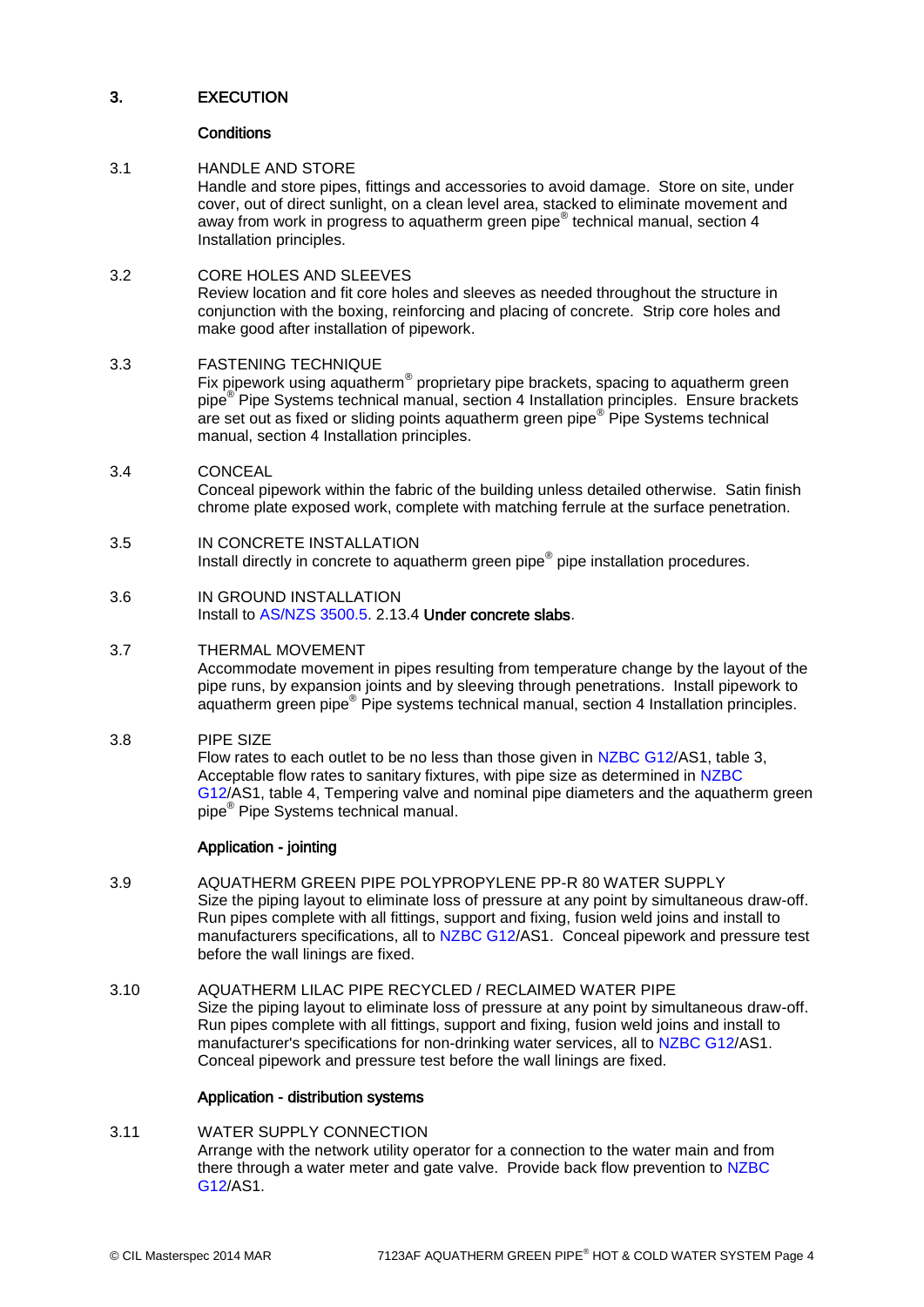# 3.12 COLD WATER INSTALLATION

From connection point, size the runs and branches to deliver the acceptable flow rate to [NZBC G12/](http://www.masterspec.co.nz/redirect.aspx?pl=254)AS1, table 3, Acceptable flow rates to sanitary fixtures at each outlet. Allow for the expected concurrent use of adjoining fixtures. Lay out pipes in straight runs with support spacing to [NZBC G12/](http://www.masterspec.co.nz/redirect.aspx?pl=254)AS1, table 7, Water supply pipework support spacing firmly fixed and buffered to eliminate noise and hammer, with preformed tee-connection take-offs and branches, with bends to aquatherm® requirements, complete with necessary valves and fittings.

- 3.13 MAIN ISOLATING VALVE Install an aquatherm green pipe $^{\circledast}$  isolating ball valve in an accessible position at the point of entry to the building.
- 3.14 IN LINE FILTER Install an in line filter immediately adjacent to the isolating valve in an accessible position to allow for easy cleaning.
- 3.15 HOT WATER PIPEWORK Use a take-off spigot to give separate branches to each fitting, lay out pipes with support spacing to [NZBC G12/](http://www.masterspec.co.nz/redirect.aspx?pl=254)AS1, table 7 Water supply pipework support spacing. Fix firmly and buffer to eliminate noise and hammer, with preformed tee-connection take-offs and branches, with bends to aquatherm green pipe<sup>®</sup> requirements, complete with all necessary valves and fittings.
- 3.16 INSULATION Lag all pipes with insulation to the manufacturer's requirements. Refer to SELECTIONS for type.

### Installation - hot water systems

- 3.17 HOT WATER CYLINDER INSTALLATION GENERALLY Install hot water cylinders complete to the manufacturer's requirements and to [NZBC](http://www.masterspec.co.nz/redirect.aspx?pl=254)  [G12/](http://www.masterspec.co.nz/redirect.aspx?pl=254)AS1, 6. 11, Water heater installation. Valve-vented systems to [NZS 4607.](http://www.masterspec.co.nz/redirect.aspx?pl=1026)
- 3.18 SEISMIC RESTRAINTS GAS WATER HEATING APPLIANCES Gas appliances to be restrained to manufacturer's requirements, AS/NZS 5601.1 and [NZBC C/](http://www.masterspec.co.nz/redirect.aspx?pl=224)AS1-AS7, 7.2 Gas-burning Appliances.
- 3.19 SEISMIC RESTRAINTS NON-GAS WATER HEATING APPLIANCES Non-gas (electric, wet-back, solar etc) water heating appliances to be restrained to manufacturer's requirements and [NZBC G12/](http://www.masterspec.co.nz/redirect.aspx?pl=254)AS1, 6.11, Water Heater Installation.
- 3.20 INSTALL HOT WATER PIPE INSULATION Insulate all hot water pipes to [NZBC H1/](http://www.masterspec.co.nz/redirect.aspx?pl=258)AS1, [AS/NZS 3500.5,](http://www.masterspec.co.nz/redirect.aspx?pl=928) 3.33 Water and Energy Efficiency, and to the insulation manufacturer's instructions. Cut insulation sections tight between timber framing and tight between the webs of steel studs.
- 3.21 INSTALL ELECTRIC HOT WATER CYLINDERS AND BOILING CYLINDERS Install where shown complete with all the necessary fittings to the cylinder manufacturer's requirements and in accordance with [NZBC G12/](http://www.masterspec.co.nz/redirect.aspx?pl=254)AS1: 6.11. Valve-vented systems to [NZS 4607.](http://www.masterspec.co.nz/redirect.aspx?pl=1026)
- 3.22 INSTALL LOW PRESSURE UNDER-SINK HOT WATER CYLINDER Install hot water cylinders complete to the manufacturer's requirements and to [NZBC](http://www.masterspec.co.nz/redirect.aspx?pl=254)  [G12/](http://www.masterspec.co.nz/redirect.aspx?pl=254)AS1, 6.11 Water heater installation. Connect to sink tap.
- 3.23 INSTALL WALL-MOUNTED BOILING CYLINDER Install to the cylinder manufacturer's stated requirements. Locate where shown.
- 3.24 INSTALL GAS HOT WATER HEATER, STORAGE TYPE Install complete with the necessary fittings to the manufacturer's requirements and in accordance with [NZBC G12/](http://www.masterspec.co.nz/redirect.aspx?pl=254)AS1, 6. 11 Water heater installation. Install flue in accordance with the manufacturer's details and requirements and, AS/NZS 5601.1 (for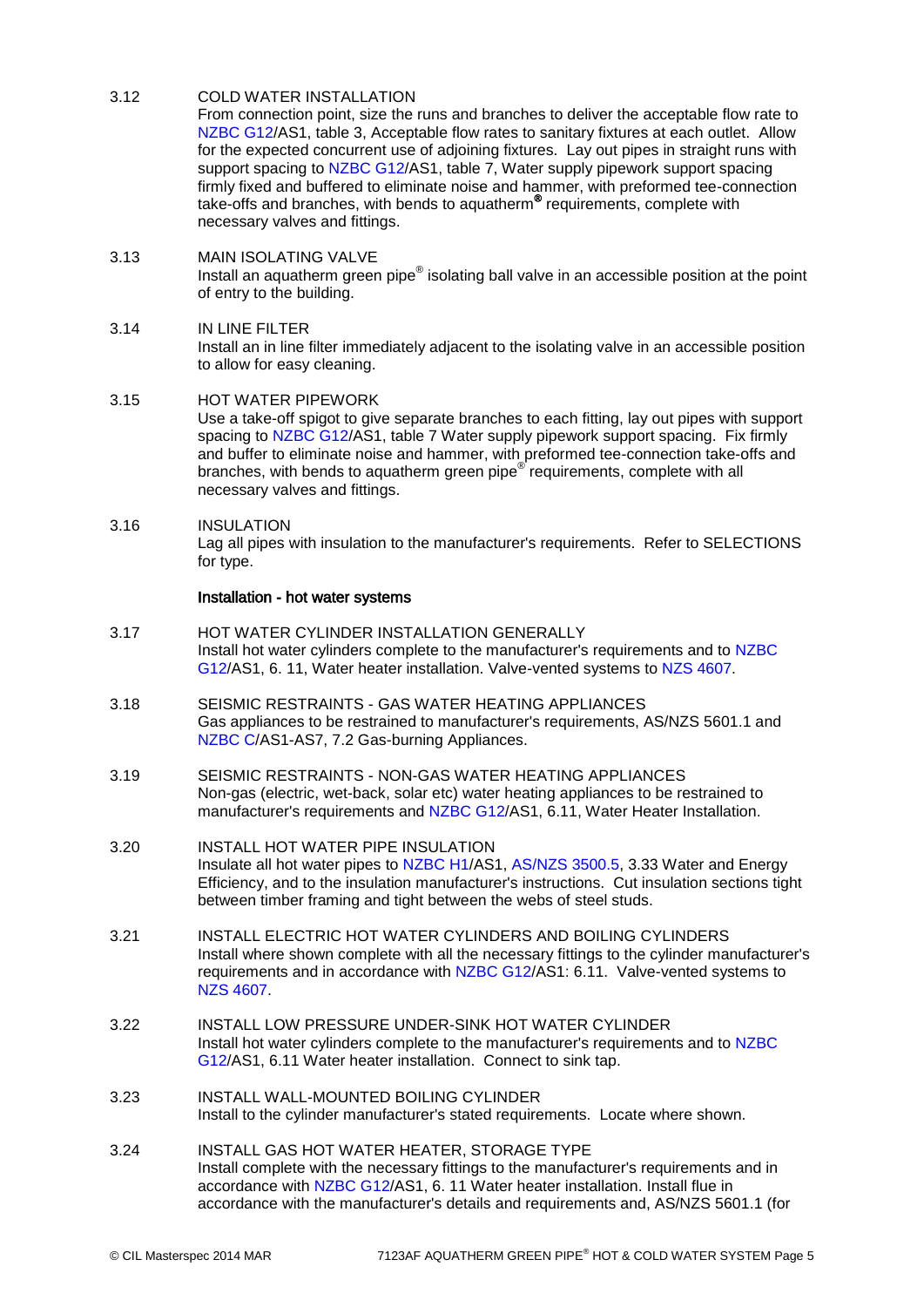internal or external appliances) or [NZBC G4/](http://www.masterspec.co.nz/redirect.aspx?pl=246)AS1 (internal appliances). Also refer to section 7221 GAS APPLIANCES for installation of gas appliances.

- 3.25 INSTALL GAS HOT WATER HEATER, CONTINUOUS FLOW TYPE Install complete with the necessary fittings to the manufacturer's requirements and in accordance with [NZBC G12/](http://www.masterspec.co.nz/redirect.aspx?pl=254)AS1, 6. 11, Water heater installation. Install flue in accordance with the manufacturer's details and requirements and, AS/NZS 5601.1 (for internal or external appliances) or [NZBC G4/](http://www.masterspec.co.nz/redirect.aspx?pl=246)AS1 (internal appliances). Also refer to section 7221 GAS APPLIANCES for installation of gas appliances.
- 3.26 INSTALL HOT WATER CYLINDER OVERFLOW TRAY Install drained overflow tray to hot water cylinder to [NZBC G12/](http://www.masterspec.co.nz/redirect.aspx?pl=254)AS1.
- 3.27 INSTALL TEMPERING VALVE Install 1 metre minimum from outlet of hot water cylinder and to manufacturer's instructions. Install copper pipework for 1 metre minimum downstream of tempering valve prior to connection of non-metallic pipework.

#### Installation - tapware

- 3.28 INSTALLING APPLIANCE ISOLATING VALVES CONCEALED Install isolating valves for appliances in accessible positions. Locate in adjacent cupboards and position to allow for easy connection and operation.
- 3.29 INSTALL TAPWARE Install to manufacturer's requirements.
- 3.30 INSTALLING BACKFLOW PREVENTION DEVICE Provide and install backflow prevention device as near as practicable to the potential source of contamination, and in an accessible position for maintenance and testing to AS 2845.3 or [NZ Backflow Testing Standard.](http://www.masterspec.co.nz/redirect.aspx?pl=1241)

### **Completion**

- 3.31 FLUSH OUT PIPEWORK Flush out pipework. Remove all filters, clean and reassemble.
- 3.32 REPLACE Replace damaged or marked elements.
- 3.33 LEAVE Leave work to the standard required by following procedures.
- 3.34 REMOVE Remove debris, unused materials and elements from the site.

### 4. SELECTIONS

For further details on selections go to [www.aquatherm.co.nz.](http://www.aquatherm.co.nz/) Substitutions are not permitted to the following, unless stated otherwise.

### Water main

- 4.1 AQUATHERM GREEN PIPE POLYPROPYLENE PP-R 80 SDR 11 Size: 25mm outside diameter
- 4.2 AQUATHERM GREEN PIPE POLYPROPYLENE PP-R 80 SDR 7.4 FOR HOUSING Size: 25mm outside diameter

### **Pipework**

4.3 AQUATHERM GREEN PIPE POLYPROPYLENE PP-R 80 PIPE WORK Branch off take: aquatherm green pipe<sup>®</sup> SDR 7.4 Branch main: aquatherm green pipe<sup>®</sup> SDR ~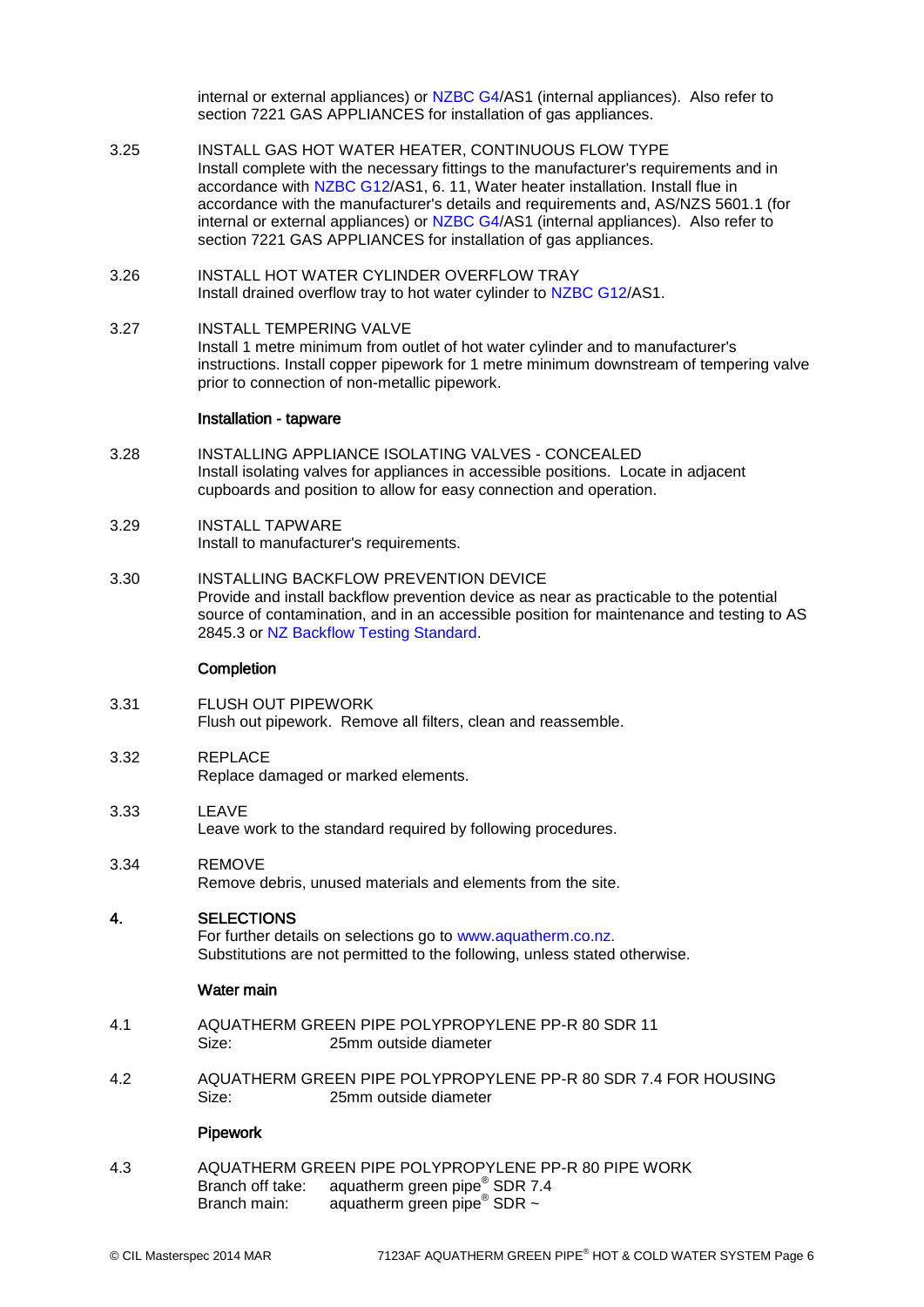|      | Main:                                                                                                              | aquatherm green pipe $^{\circ}$ SDR $\sim$                     |  |
|------|--------------------------------------------------------------------------------------------------------------------|----------------------------------------------------------------|--|
| 4.4  | HOT WATER RING MAIN AQUATHERM GREEN PIPE FASER POLYPROPYLENE PP-<br>R 80                                           |                                                                |  |
|      | Pipework:<br>Pipe size:<br>Insulation:<br>Pump:                                                                    | aquatherm green pipe <sup>®</sup> FASER composite pipe SDR 7.4 |  |
| 4.5  | AQUATHERM LILAC PIPE RECYCLED / RECLAIMED WATER PIPE<br>aquatherm lilac pipe® - PP-R. SDR 11<br>Pipework:<br>Size: |                                                                |  |
| 4.6  | <b>INSULATION</b><br>Brand:<br>Material:<br>Wall thickness:<br>Finish:                                             |                                                                |  |
|      | Hot water systems                                                                                                  |                                                                |  |
| 4.7  | Brand:<br>Model size:                                                                                              | ELECTRIC HOT WATER CYLINDER, MAINS PRESSURE                    |  |
| 4.8  | Brand:<br>Model size:                                                                                              | ELECTRIC HOT WATER CYLINDER, LOW PRESSURE                      |  |
| 4.9  | Brand:<br>Model size:                                                                                              | ELECTRIC HOT WATER CYLINDER, UNDER-SINK, LOW PRESSURE          |  |
| 4.10 | Brand:<br>Capacity:                                                                                                | ELECTRIC BOILING CYLINDER, WALL MOUNTED<br>~litres             |  |
| 4.11 |                                                                                                                    | GAS HOT WATER HEATER, STORAGE TYPE                             |  |
|      | Brand:<br>Model number and capacity:<br>Gas type:                                                                  |                                                                |  |
| 4.12 | Brand:                                                                                                             | GAS HOT WATER HEATER, CONTINUOUS FLOW TYPE                     |  |
|      | Model size:<br>Remote controller: ~                                                                                |                                                                |  |
|      | Gas type:                                                                                                          |                                                                |  |
|      | Valves and accessories                                                                                             |                                                                |  |
| 4.13 | <b>MAIN ISOLATING VALVE</b><br>Location:                                                                           |                                                                |  |
|      | Brand/type:                                                                                                        | aquatherm <sup>®</sup> ball valve                              |  |
| 4.14 | IN LINE FILTER<br>Location:<br>Brand/type:                                                                         |                                                                |  |
| 4.15 | FLOOR/ZONE ISOLATING VALVES<br>Location:<br>Brand/type:                                                            | aquatherm green pipe® ball valve                               |  |